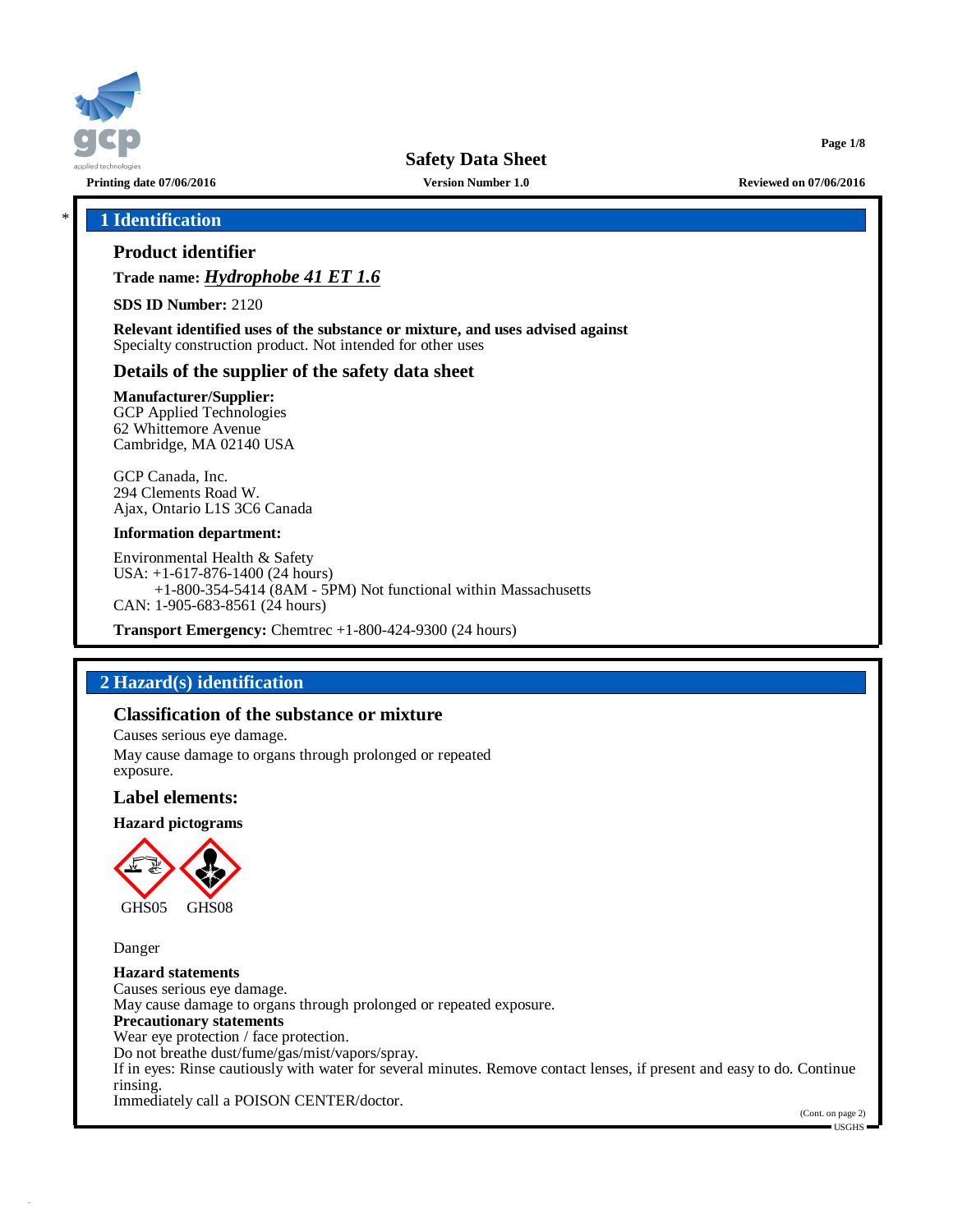**Printing date 07/06/2016 Version Number 1.0 Reviewed on 07/06/2016**

# **Trade name:** *Hydrophobe 41 ET 1.6*

Get medical advice/attention if you feel unwell. Dispose of contents/container in accordance with local/regional/national/international regulations. **NFPA ratings (scale 0 - 4)**



**HMIS-ratings (scale 0 - 4)**

**HEALTH**  FIRE REACTIVITY  $\boxed{0}$  Reactivity = 0  $\mathbf{r}_2$ 1 Health  $=$  \*2  $Flammability = 1$ 

## **Other hazards**

**Results of PBT and vPvB assessment**

**PBT:** Not applicable. **vPvB:** Not applicable.

# **3 Composition/information on ingredients**

# **Chemical characterization: Mixtures**

**Description:** Mixture of the substances listed below with additional nonhazardous ingredients.

**Hazardous components:**

111-46-6 Diethylene glycol 2.0-5.0%

127087-87-0 Poly(oxy-1,2-ethanediyl),alpha-(4-nonylphenyl)-omega-hydroxy-,branched 1.0-2.0%

**Additional information:** For the wording of the listed hazard phrases refer to section 16.

# **4 First-aid measures**

# **Description of first aid measures**

**General information:** Get medical advice/attention if you feel unwell.

#### **After inhalation:**

Supply fresh air. If required, provide artificial respiration. Keep patient warm. Consult doctor if symptoms persist.

#### **After skin contact:**

Immediately wash contaminated skin with soap or mild detergent and water. If this chemical soaks clothing, immediately remove clothing and wash skin.

**After eye contact:** Rinse cautiously with water for several minutes.

# **Information for doctor:**

**Most important symptoms and effects, both acute and delayed** No further relevant information available.

**Indication of any immediate medical attention and special treatment needed**

No further relevant information available.

# **5 Fire-fighting measures**

**Special hazards arising from the substance or mixture** No further relevant information available.

(Cont. from page 1)

#### (Cont. on page 3) USGHS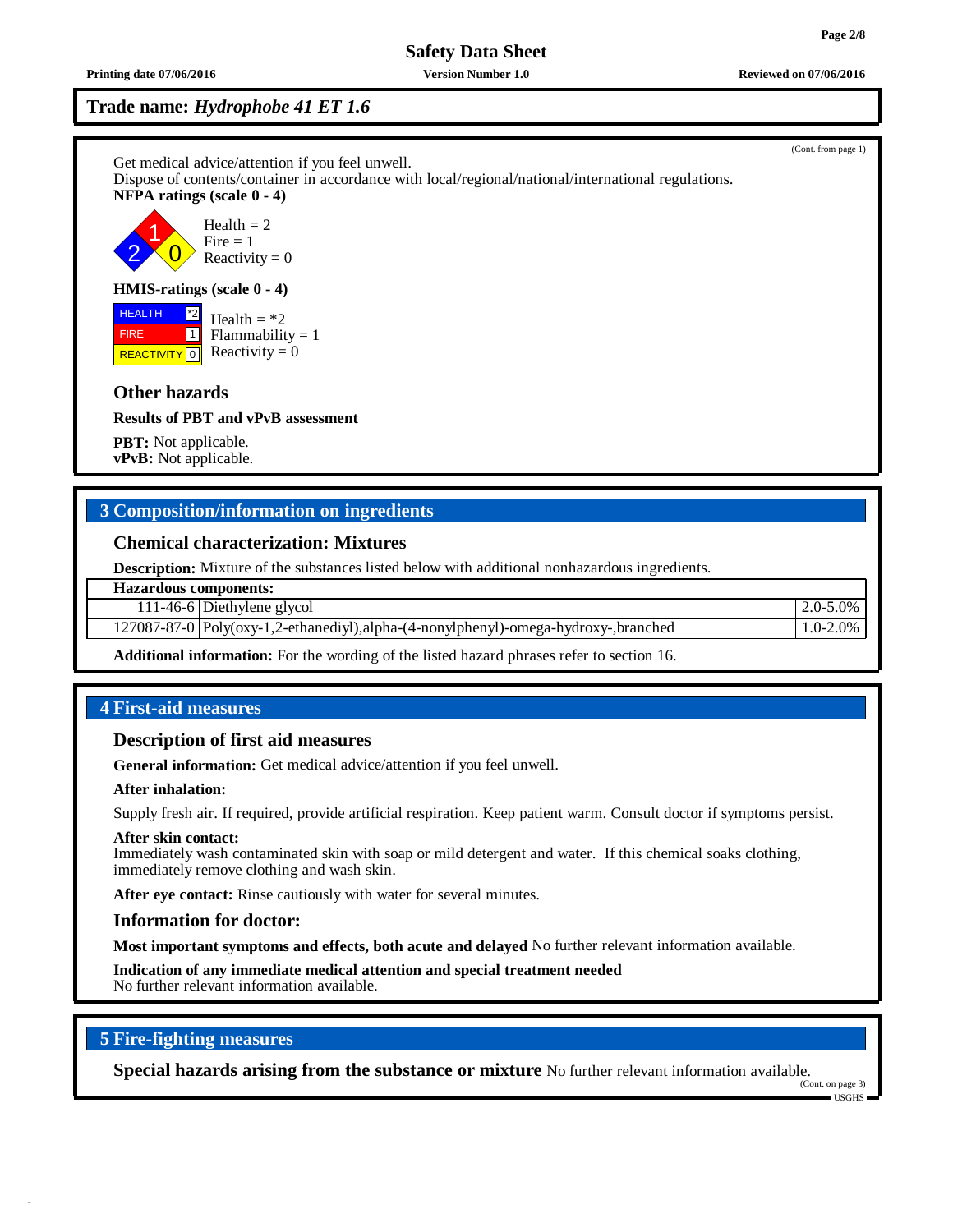# **Safety Data Sheet**

**Printing date 07/06/2016 Version Number 1.0 Reviewed on 07/06/2016**

**Trade name:** *Hydrophobe 41 ET 1.6*

(Cont. from page 2)

**Additional information** Collect contaminated fire fighting water separately. It must not enter the sewage system.

# **6 Accidental release measures**

# **Personal precautions, protective equipment and emergency procedures**

Wear protective equipment. Keep unprotected persons away.

#### **Methods and material for containment and cleaning up:**

Contain and/or absorb spill with inert material (i.e. sand, vermiculite) then place in a suitable container.

Sweep up spilled product into receptacles.

Dispose contaminated material as waste according to section 13 of the SDS.

#### **Reference to other sections**

See Section 7 for information on safe handling.

See Section 8 for information on personal protection equipment.

See Section 13 for disposal information.

# **7 Handling and storage**

# **Handling:**

#### **Precautions for safe handling**

Avoid contact with eyes, skin and clothing. Do not take internally. Practice good personal hygiene to avoid ingestion. Use only with adequate ventilation. Wash clothing before reuse. FOR PROFESSIONAL USE ONLY. KEEP OUT OF CHILDREN'S REACH.

**Information about protection against explosions and fires:** No special measures required.

#### **Conditions for safe storage, including any incompatibilities**

**Storage:**

**Information about storage in one common storage facility:** No special measures required.

**Further information about storage conditions:** Keep receptacle tightly sealed.

**Specific end use(s)** No further relevant information available.

# **8 Exposure controls/personal protection**

#### **Additional information about design of technical systems:** No further data; see item 7.

**Control parameters**

**Components with limit values that require monitoring at the workplace:**

**111-46-6 Diethylene glycol**

WEEL (USA) Long-term value:  $10 \text{ mg/m}^3$ 

**Additional information:** The lists that were valid during the creation were used as basis.

(Cont. on page 4) USGHS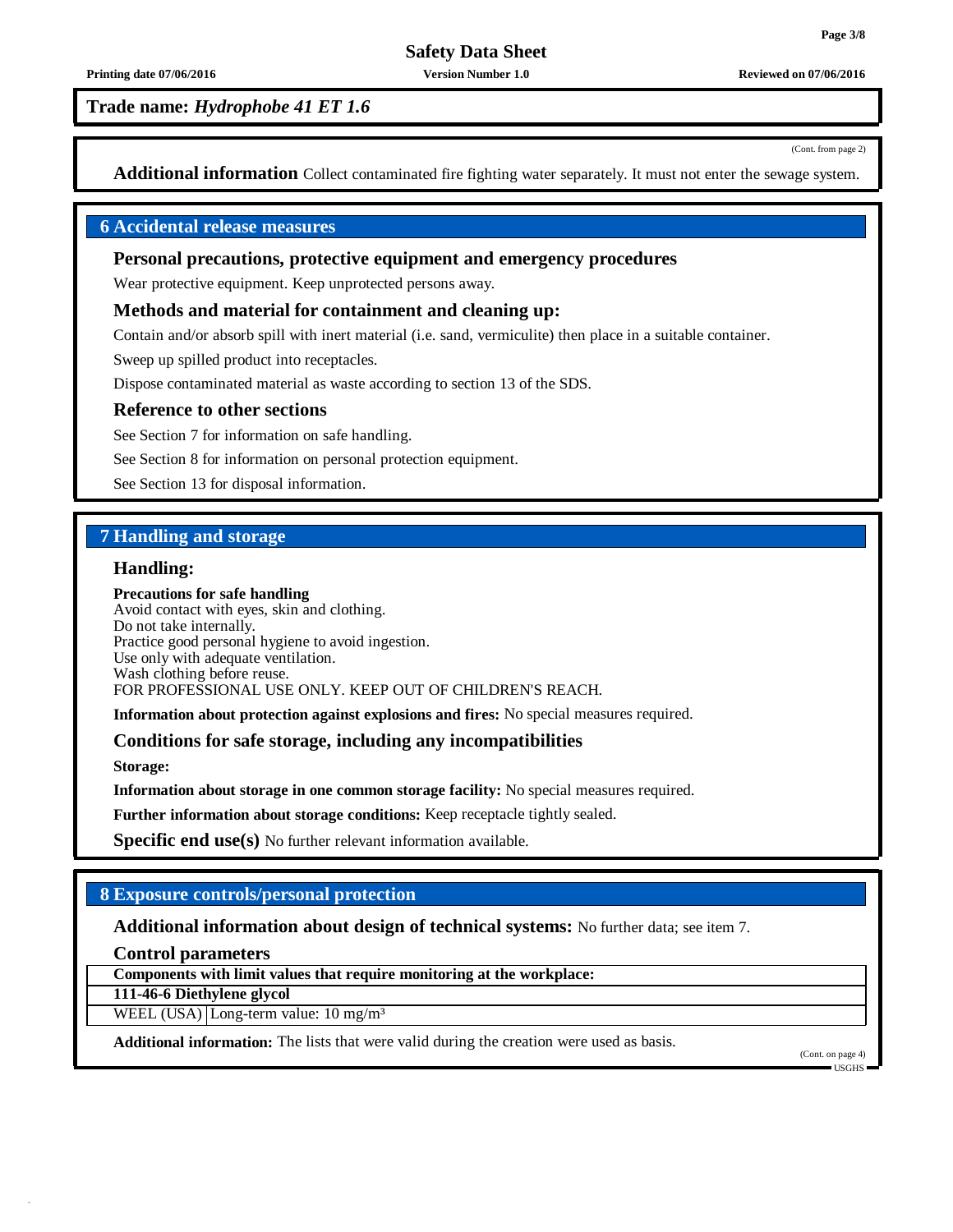**Printing date 07/06/2016 Version Number 1.0 Reviewed on 07/06/2016**

# **Trade name:** *Hydrophobe 41 ET 1.6*

(Cont. from page 3)

# **Exposure controls**

**Personal protective equipment:**

#### **General protective and hygienic measures:**

The usual precautionary measures for handling chemicals should be followed.

#### **Breathing equipment:**

Respiratory protection is not normally required. However, a chemical cartridge respirator with organic vapor cartridge and a prefilter for dusts/mists is required at or above the applicable exposure limits (consult exposure guidelines). If no limits exist, use an approved respirator whenever a vapor or mist is generated or if respiratory irritation occurs. Supplied air respirator (SCBA) is required at exposure levels above the capabilities of a chemical cartridge respirator.

#### **Protection of hands:**

Gloves should be worn to prevent skin contact and should be impermeable and resistant to the product. Rubber or other impervious gloves should be worn to prevent skin contact.

#### **Material of gloves**

Gloves should be worn to prevent skin contact and should be impermeable and resistant to the product.

# **Eye protection:**



Safety glasses with side shield protection.

Safety glasses with side shields should be worn to prevent contact due to splashing. Under high vapor mist concentrations, tightly sealed goggles should be worn.



A face shield should also be worn if there is potential exposure to splash or spray.

#### **Body protection:**

Use personal protective equipment as required.

Take off contaminated clothing.

# **9 Physical and chemical properties**

| Information on basic physical and chemical properties                                                                           |                                                           |  |  |
|---------------------------------------------------------------------------------------------------------------------------------|-----------------------------------------------------------|--|--|
| <b>General Information</b>                                                                                                      |                                                           |  |  |
| Appearance:                                                                                                                     |                                                           |  |  |
| Form:                                                                                                                           | Liquid                                                    |  |  |
| Color:                                                                                                                          | According to product specification                        |  |  |
| Odor:                                                                                                                           | Characteristic                                            |  |  |
| <b>Odor threshold:</b>                                                                                                          | Not determined.                                           |  |  |
| $pH-value$ (~):                                                                                                                 | Not determined.                                           |  |  |
| <b>Change in condition</b><br><b>Melting point/Melting range:</b><br><b>Boiling point/Boiling range:</b><br><b>Flash point:</b> | Undetermined.<br>Undetermined.<br>$> 93$ °C ( $> 199$ °F) |  |  |
| <b>Flammability (solid, gaseous):</b>                                                                                           | Not applicable.                                           |  |  |
| <b>Decomposition temperature:</b><br>Auto igniting:                                                                             | Not determined.<br>Product is not selfigniting.           |  |  |
|                                                                                                                                 | (Cont. on page 5)<br>$\blacksquare$ DECREE                |  |  |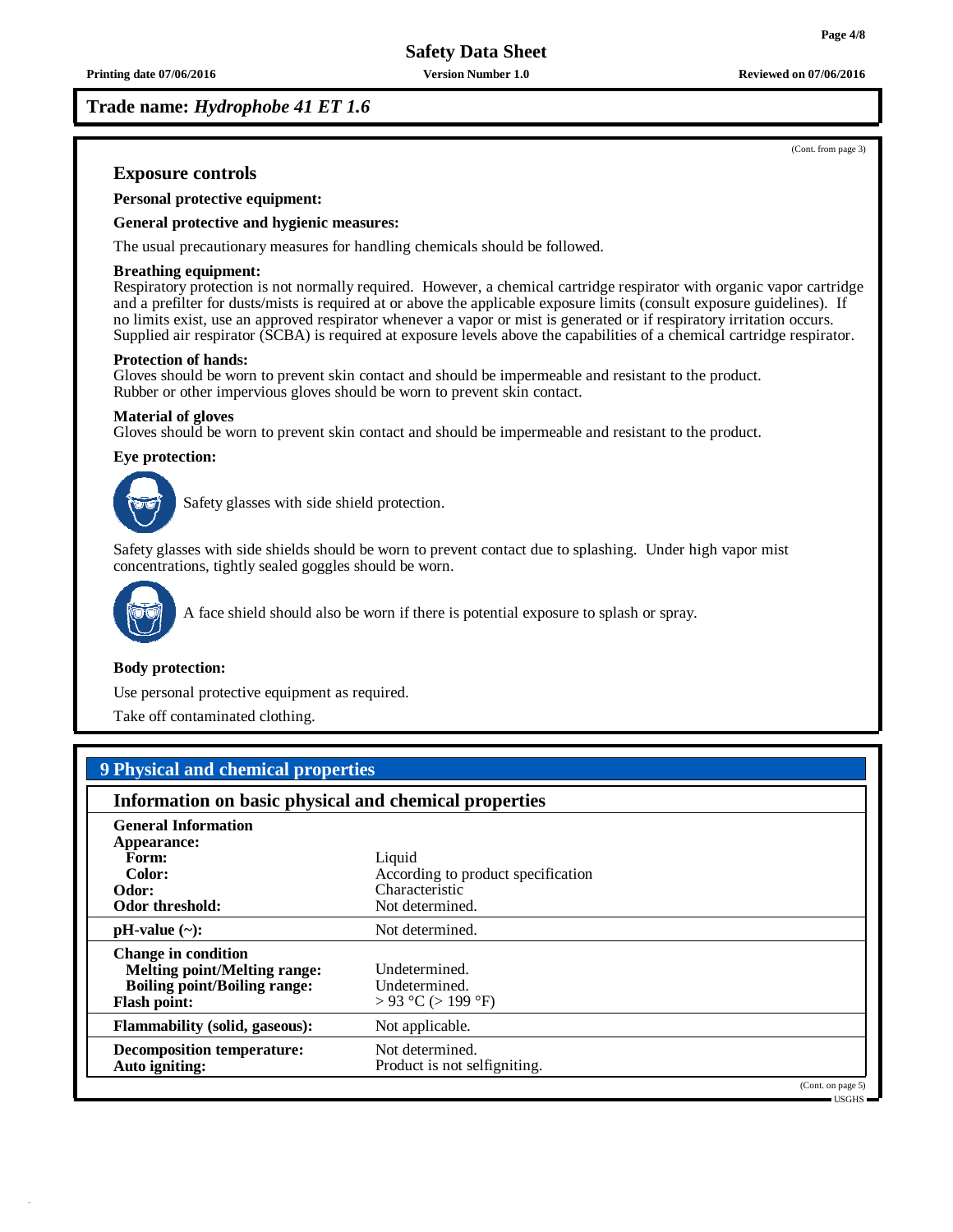**Safety Data Sheet**

**Printing date 07/06/2016 Version Number 1.0 Reviewed on 07/06/2016**

**Trade name:** *Hydrophobe 41 ET 1.6*

|                                                          | (Cont. from page 4)                           |
|----------------------------------------------------------|-----------------------------------------------|
| Danger of explosion:                                     | Product does not present an explosion hazard. |
| <b>Explosion limits:</b>                                 |                                               |
| Lower:                                                   | Not determined.                               |
| <b>Upper:</b>                                            | Not determined.                               |
| <b>VOC Content (max):</b>                                | Not determined.                               |
| Vapor pressure:                                          | Not determined.                               |
| Density: (~) at 20 °C (68 °F)                            | $1.0$ g/cm <sup>3</sup> (8.345 lbs/gal)       |
| <b>Relative density</b>                                  | Not determined.                               |
| Vapor density                                            | Not determined.                               |
| <b>Evaporation rate</b>                                  | Not determined.                               |
| Solubility in / Miscibility with                         |                                               |
| Water:                                                   | Fully miscible.                               |
| Partition coefficient (n-octanol/water): Not determined. |                                               |
| <b>Viscosity:</b>                                        |                                               |
| Dynamic:                                                 | Not determined.                               |
| Kinematic:                                               | Not determined.                               |
| Molecular weight                                         | Not applicable.                               |
| <b>Other information</b>                                 | No further relevant information available.    |

# **10 Stability and reactivity**

**Reactivity** Stable under normal conditions.

**Chemical stability**

**Thermal decomposition:** No decomposition if used according to specifications.

**Conditions to avoid** No further relevant information available.

**Incompatible materials:** No further relevant information available.

**Hazardous decomposition products:** Carbon monoxide and carbon dioxide

**Additional information:** See section 7 for information on handling, storage and conditions to be avoided.

# **11 Toxicological information**

# **Information on toxicological effects**

**Acute toxicity:**

**LD/LC50 values relevant for classification:**

**111-46-6 Diethylene glycol**

Oral LD50 1120 mg/kg (human)

# **Primary irritant effect:**

**on the skin:** No irritating effect expected

**on the eye:** Causes serious eye damage.

**inhalation:** No irritating effect expected

**Ingestion:** May cause damage to the kidneys through prolonged or repeated exposure. Route of exposure: Oral.

(Cont. on page 6) USGHS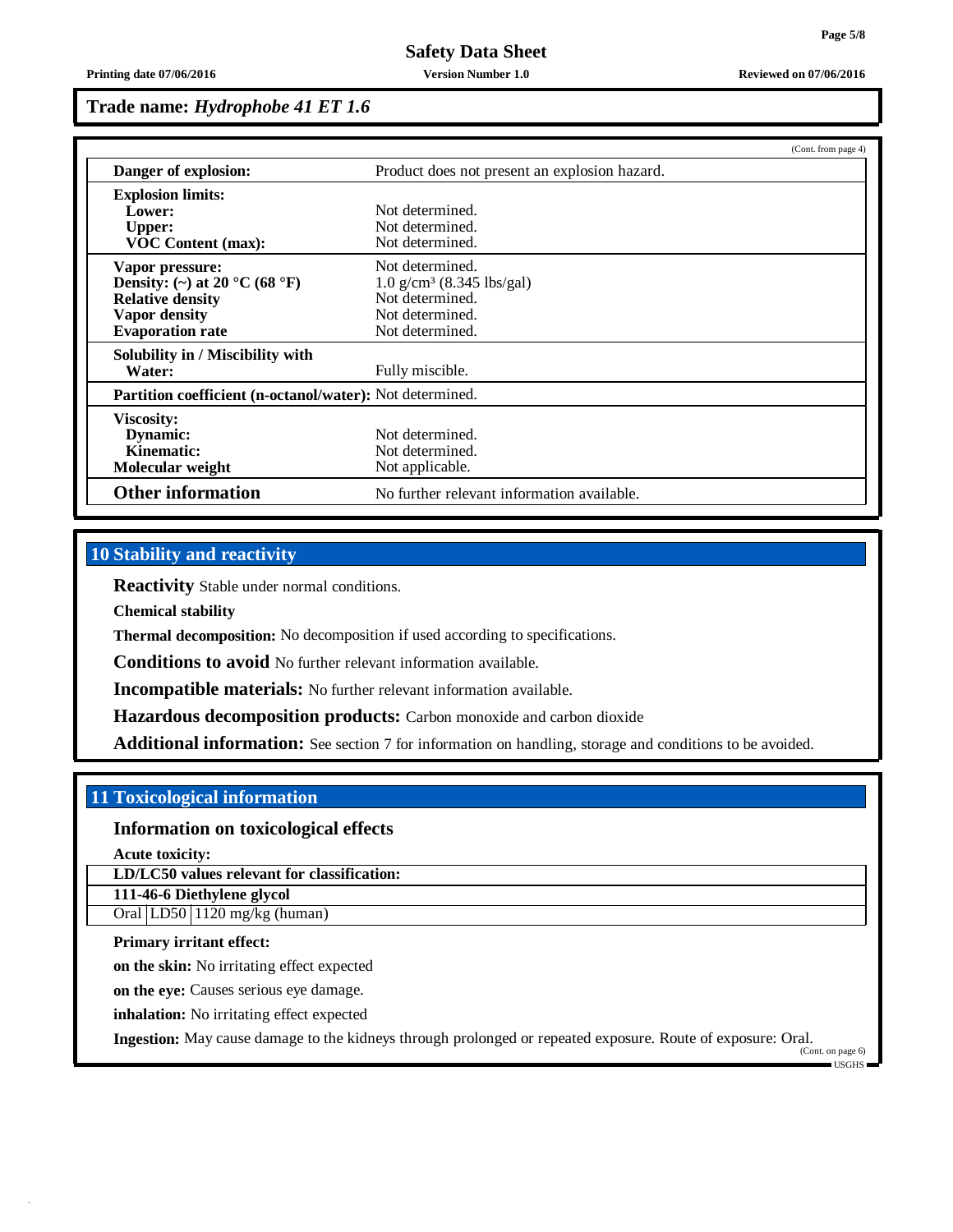(Cont. from page 5)

**Safety Data Sheet**

**Printing date 07/06/2016 Version Number 1.0 Reviewed on 07/06/2016**

**Trade name:** *Hydrophobe 41 ET 1.6*

**Additional toxicological information:**

**Carcinogenic categories**

**IARC (International Agency for Research on Cancer) Human Carcinogenicity:**

**Group 1- Positive, Group 2A- Probable, Group 2B- Possible, Group 3- Not Classifiable**

None of the ingredients is listed.

**NTP (National Toxicology Program)**

**K–Known to be carcinogenic, R–May reasonably be anticipated to be carcinogenic**

None of the ingredients is listed.

**OSHA-Ca (Occupational Safety & Health Administration)**

None of the ingredients is listed.

# **12 Ecological information**

## **Toxicity**

**Aquatic toxicity:** No further relevant information available.

**Persistence and degradability** No further relevant information available.

## **Behavior in environmental systems:**

**Bioaccumulative potential** No further relevant information available.

**Mobility in soil** No further relevant information available.

**Ecotoxical effects:**

**Remark:** Harmful to fish

**Additional ecological information:**

**General notes:** Harmful to aquatic organisms

**Results of PBT and vPvB assessment**

**PBT:** Not applicable. **vPvB:** Not applicable.

**Other adverse effects** No further relevant information available.

# **13 Disposal considerations**

**Waste treatment methods** Comply with Federal, State and local regulations.

**Recommendation:**



Must not be disposed of together with household garbage. Do not allow product to reach sewage system.

# **Uncleaned packagings:**

**Recommendation:** Disposal must be made according to official regulations.

USGHS (Cont. on page 7)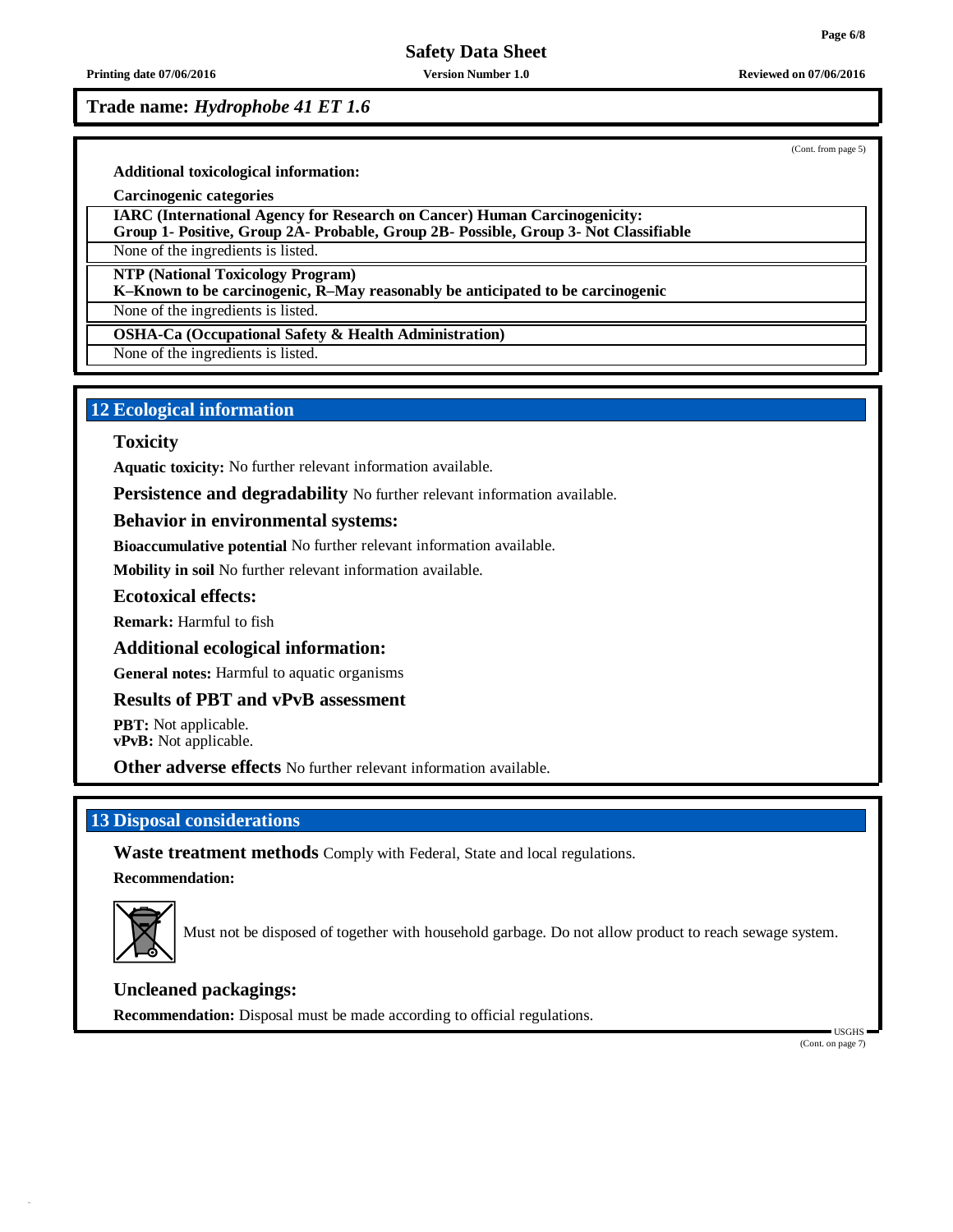(Cont. from page 6)

# **Trade name:** *Hydrophobe 41 ET 1.6*

| <b>14 Transport information</b>                           |                                                     |  |  |
|-----------------------------------------------------------|-----------------------------------------------------|--|--|
| <b>UN-Number</b><br>DOT, IMDG, IATA                       | Not applicable.                                     |  |  |
| UN proper shipping name<br>DOT, IMDG, IATÃ                | Not applicable.                                     |  |  |
| <b>Transport hazard class(es)</b>                         |                                                     |  |  |
| DOT, IMDG, IATA<br><b>Class</b>                           | Not applicable.                                     |  |  |
| <b>Packing group</b><br>DOT, IMDG, IATA                   | Not applicable.                                     |  |  |
| <b>Environmental hazards:</b><br><b>Marine pollutant:</b> | N <sub>0</sub>                                      |  |  |
|                                                           | <b>Special precautions for user Not applicable.</b> |  |  |
| <b>Transport/Additional information:</b>                  |                                                     |  |  |
| <b>DOT</b><br><b>Remarks:</b>                             | Not Regulated.                                      |  |  |
| <b>UN</b> "Model Regulation":                             | Not applicable.                                     |  |  |

# \* **15 Regulatory information**

| 15 Regulatory mitorination                                                      |                |                                                                                              |
|---------------------------------------------------------------------------------|----------------|----------------------------------------------------------------------------------------------|
| <b>SARA (Superfund Amendments and Reauthorization Act)</b>                      |                |                                                                                              |
| Section 302/304 (extremely hazardous substances):                               |                |                                                                                              |
| None of the ingredients is listed.                                              |                |                                                                                              |
|                                                                                 |                | Section 313 Reportable Ingredients (Chemicals present below reporting threshold are exempt): |
| None of the ingredients is listed.                                              |                |                                                                                              |
| <b>SARA Section 312/Tier I &amp; II Hazard Categories:</b>                      |                |                                                                                              |
| Health Immediate (acute)                                                        | Yes            |                                                                                              |
| Health Delayed (chronic)                                                        | N <sub>0</sub> |                                                                                              |
| Flammable                                                                       | N <sub>0</sub> |                                                                                              |
| Reactive                                                                        | N <sub>0</sub> |                                                                                              |
| Pressure                                                                        | N <sub>0</sub> |                                                                                              |
| <b>North America Chemical Inventory Status</b>                                  |                |                                                                                              |
| <b>TSCA (Toxic Substances Control Act - United States):</b>                     |                |                                                                                              |
| All ingredients are listed or exempt from listing unless otherwise noted below. |                |                                                                                              |
| <b>CEPA</b> (Canadian DSL):                                                     |                |                                                                                              |
| All ingredients are listed or exempt from listing unless otherwise noted below. |                |                                                                                              |
| <b>Right to Know Ingredient Disclosure:</b>                                     |                |                                                                                              |
| $61790-12-3$ Tall oil fatty acids                                               |                |                                                                                              |
| $57-50-1$ Sucrose                                                               |                |                                                                                              |
| 25213-24-5 vinyl alcohol/vinyl acetate copolymer                                |                |                                                                                              |
| 7732-18-5 Water                                                                 |                |                                                                                              |
| <b>California Proposition 65</b>                                                |                |                                                                                              |
| <b>Chemicals known to cause cancer:</b>                                         |                |                                                                                              |
| None of the ingredients is listed.                                              |                |                                                                                              |
|                                                                                 |                | (Cont. on page 8)                                                                            |
|                                                                                 |                | $\longrightarrow$ USGHS $\equiv$                                                             |